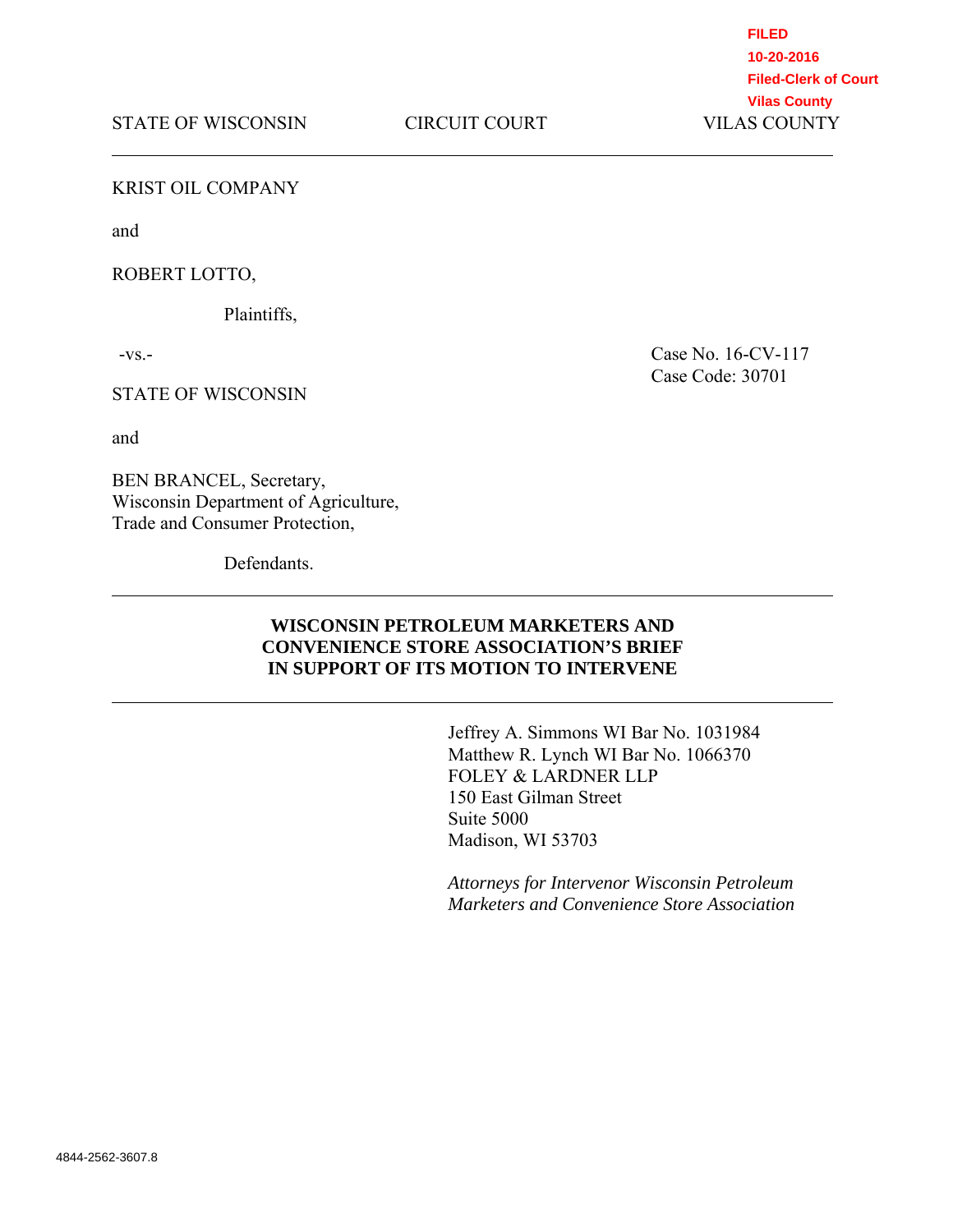# **TABLE OF CONTENTS**

| I.  |                                                                                                                                                   |    |                                                                       |  |  |
|-----|---------------------------------------------------------------------------------------------------------------------------------------------------|----|-----------------------------------------------------------------------|--|--|
|     | Plaintiffs Seek to Return to a Long-Discredited Era of Judicial Overreach  6<br>A.                                                                |    |                                                                       |  |  |
|     |                                                                                                                                                   | 1. | Unenumerated Liberties and the United States Supreme Court's          |  |  |
|     |                                                                                                                                                   | 2. |                                                                       |  |  |
|     |                                                                                                                                                   | 3. | The 1937 Close of the <i>Lochner</i> Era, and Its Infamy in the Eight |  |  |
| II. | WPMCA meets the flexible standards for Intervention, and intervention is<br>Appropriate here to allow WPMCA to present Evidence that Could Render |    |                                                                       |  |  |
|     |                                                                                                                                                   |    |                                                                       |  |  |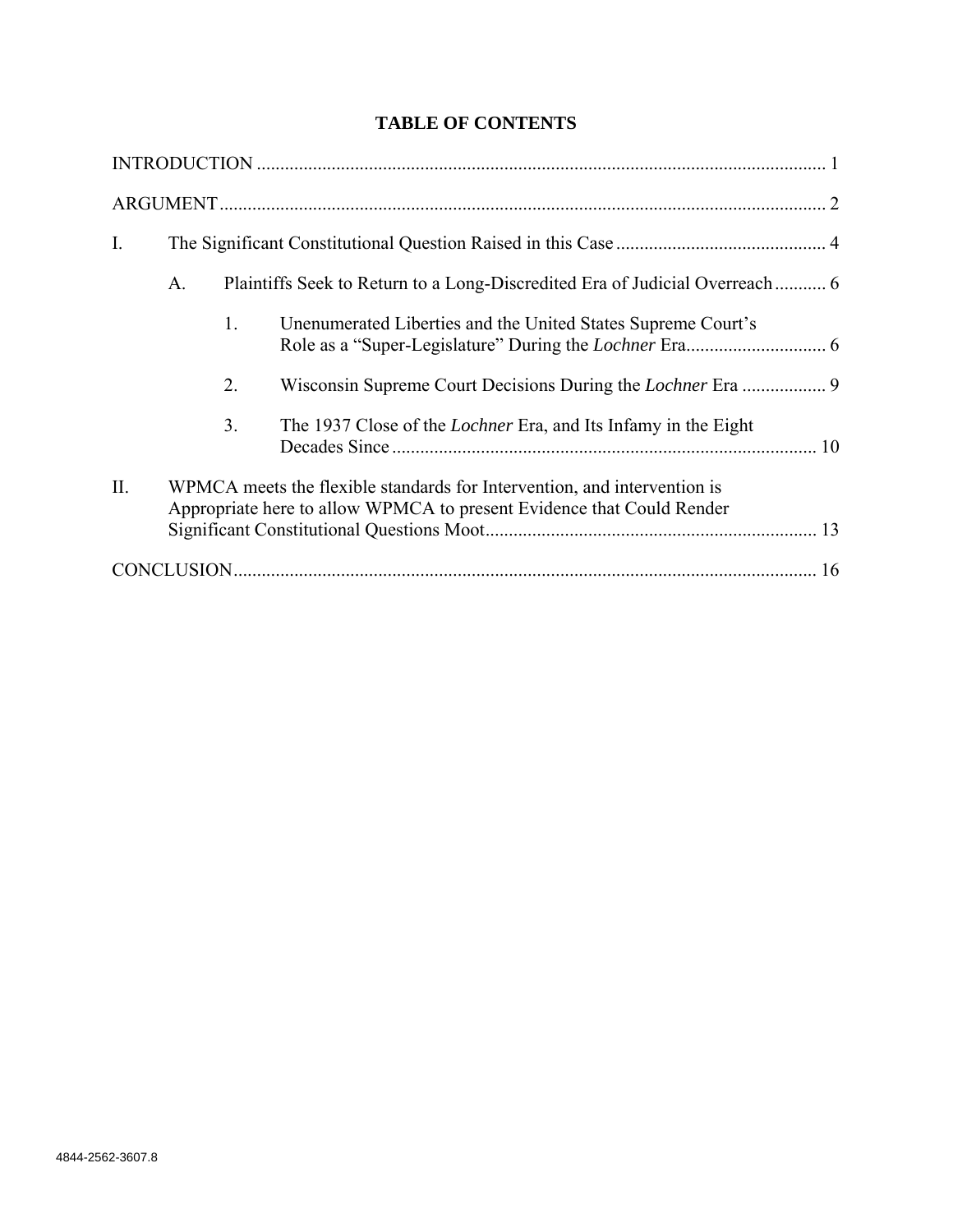### **INTRODUCTION**

The Wisconsin Petroleum Marketers and Convenience Store Association, or WPMCA, is an organization of more than 500 businesses involved in the petroleum sales and service industry in this State. That industry employs over 50,000 people and operates more than 3,000 service stations statewide. Since the passage of the Unfair Sales Act in 1939, WPMCA members have operated under the Act, Wis. Stat.  $\S$  100.30, including its provisions regulating fuel pricing practices. As a result of that long experience, WPMCA is uniquely well-suited to offer extensive evidence, economic data, and insight regarding the effects of the law, the public benefits, and other grounds supporting the Legislature's rational decision to enact—and repeatedly reject proposals to repeal—the Unfair Sales Act.

Having failed many times to persuade legislators to change or repeal the law in recent years,<sup>1</sup> Plaintiffs are now pursuing the same generalized arguments regarding markets, competition, and the hypothetical effects of repealing the law in this Court. WPMCA seeks to intervene in this matter to ensure that this Court has the opportunity to consider the highly probative evidence regarding the law's actual, *real-world* effects based on data and studies accumulated over several decades. WPMCA's intervention will not interfere with the State's defense of the Unfair Sales Act, but will rather assist the State in supplementing general arguments with hard evidence and experience operating under the law. Indeed, the State does not oppose WPMCA's intervention in this case.

WPMCA's evidence and perspective is especially crucial here, because the implications of this case extend far beyond the Unfair Sales Act or the petroleum industry. The Plaintiffs—

<sup>&</sup>lt;sup>1</sup> The Legislature rejected bills to repeal or modify the fuel markup provisions of the Act in 2004 (AB 415), 2005 (twice, AB 505/SB 215 and SB 648), 2007 (AB 820), and 2015 (AB 452/SB 371).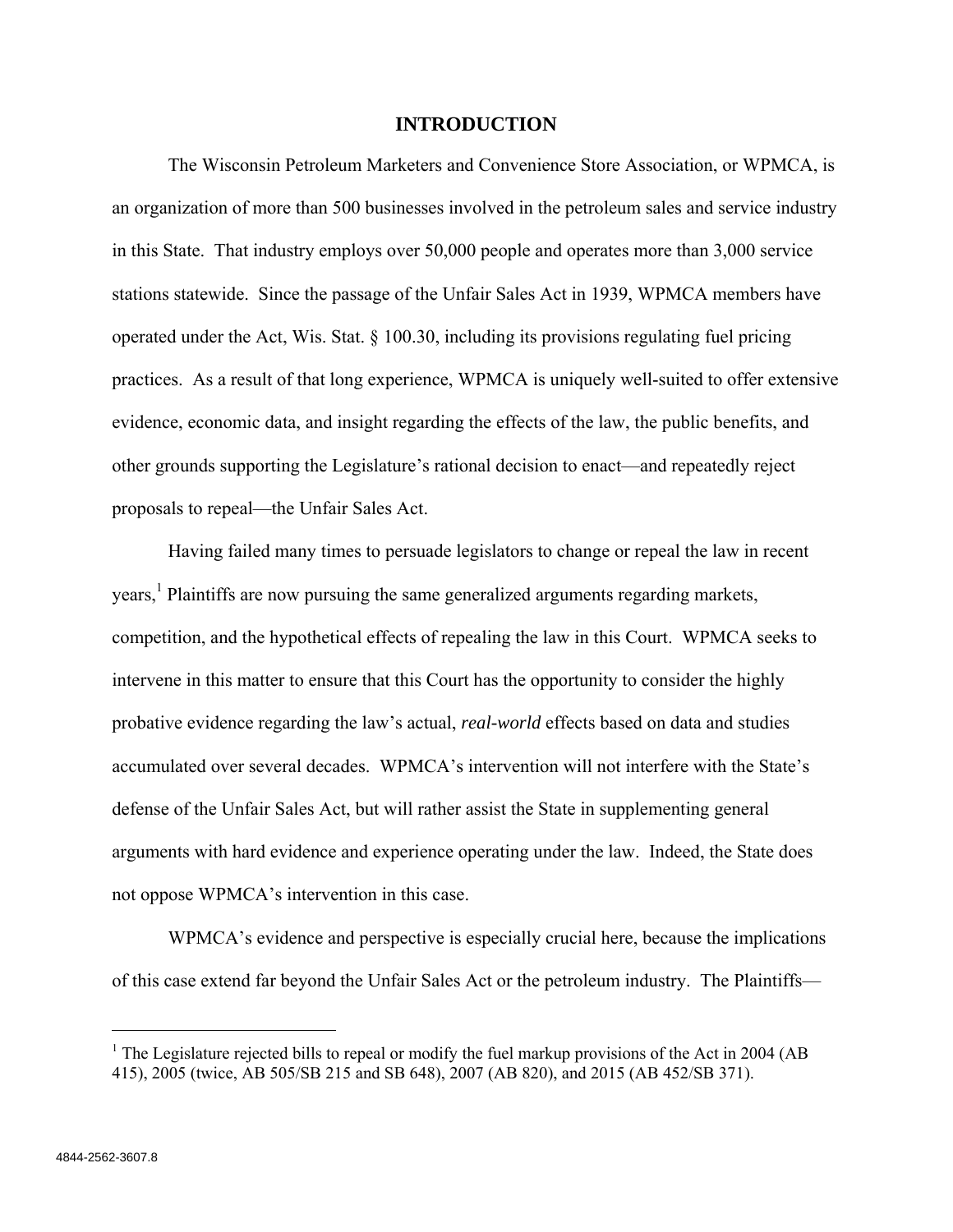represented by an ideologically motivated legal foundation<sup>2</sup>— intend this to be a "test case" with an ambitious agenda: to establish minimal government regulation in Wisconsin not as a matter of *policy*, but as a *fundamental constitutional right*. If successful, Plaintiffs would effectively render all state government action regulating commerce unconstitutional, unless that action satisfies the high hurdle of strict scrutiny.

That is a significant constitutional question, one with far-reaching consequences for the future of government in Wisconsin. Principles of judicial restraint and stare decisis dictate that this question be handled with caution, and WPMCA believes it can be avoided altogether. Through overwhelming factual and expert evidence derived from decades of operating under the statute in question, WPMCA believes that it can provide ample support for the statute under any standard of review—and thus enable this Court (and reviewing courts) to avoid the significant constitutional issue underlying Plaintiffs' complaint.

# **ARGUMENT**

The fuel markup provisions of the Unfair Sales Act have faced challenges for years, both in the courts and the Legislature, and they have survived every one. Just last year, a few legislators sharing Plaintiffs' views of the Unfair Sales Act championed a bill that sought its total repeal. They were unsuccessful. Indeed, due to overwhelming support for the Unfair Sales Act, $3$ the repeal bill died in committee without a hearing being held in either the Senate or Assembly.

<sup>&</sup>lt;sup>2</sup> The website for the Wisconsin Institute for Law and Liberty's ("WILL") "Center for Competitive Federalism" states that WILL "engage[s] in strategic litigation . . . to advance the 'competitive' federalism established by the Constitution." www.ccf-law.org.

<sup>&</sup>lt;sup>3</sup> Of the twenty four groups who registered lobbying efforts on the bill, only one (Wal-Mart) came out in favor of repeal. *See* http://docs.legis.wisconsin.gov/2015/proposals/reg/sen/bill/sb371; http://docs.legis.wisconsin.gov/2015/proposals/ab452.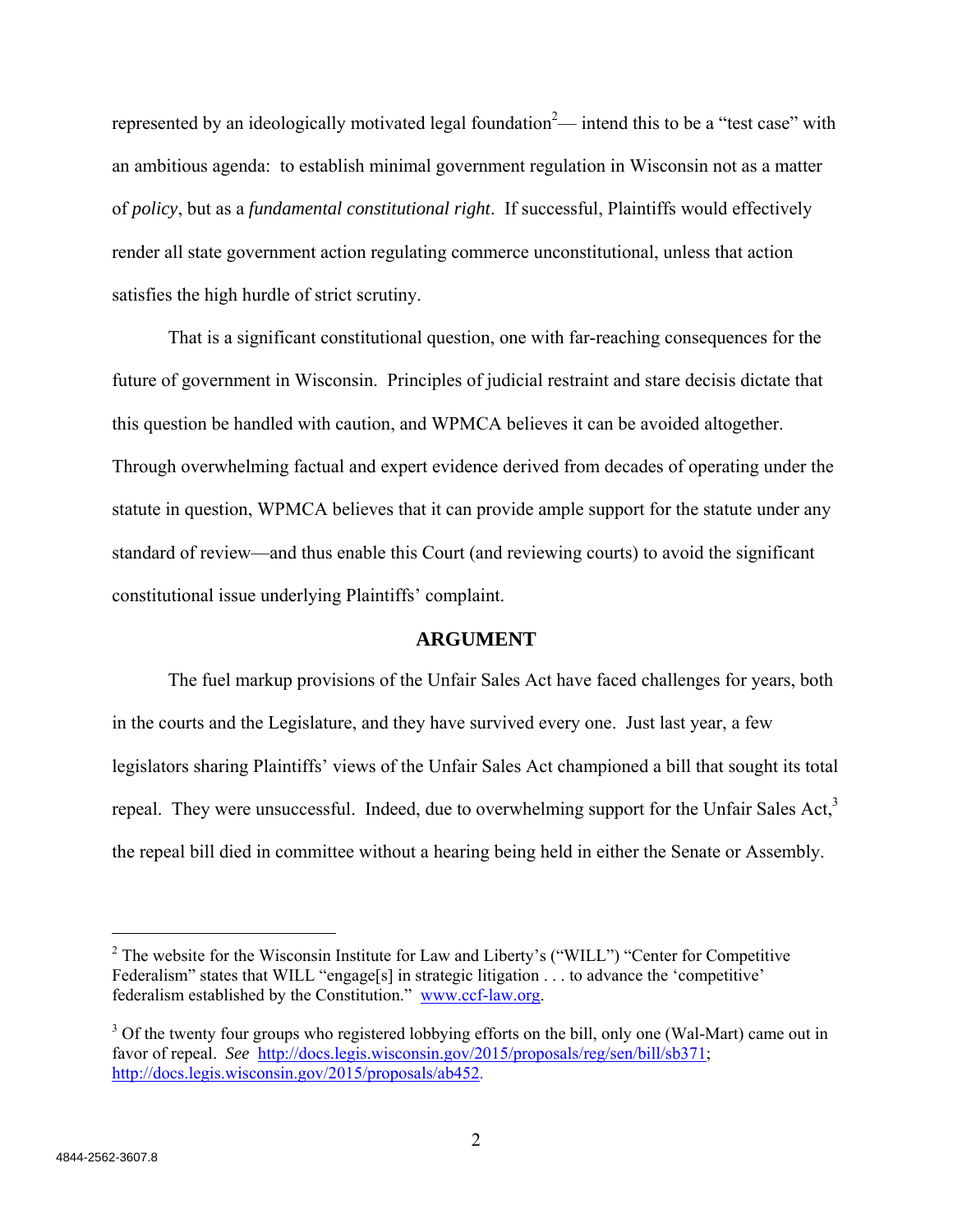Plaintiffs now seek the relief from this Court that they could not obtain from the Legislature, and ask the Court to legislate from the bench by finding the Unfair Sales Act unconstitutional.

There are good reasons for the Legislature's longstanding support of the Unfair Sales Act: the evidence will show that there are legitimate reasons to protect the public by preventing large retailers such as Wal-Mart from using fuel as a "loss leader" to drive business to their stores. That practice would risk driving out of business smaller companies that cannot afford to sell below cost, and create the conditions for monopolistic behavior by larger retailers once they have cleared the field of competition. (Not to mention the loss of convenience to State residents in reducing the number of locations to fill their tanks.) The potential for monopolies or oligopolies is less of a concern for non-essential products, many of which can now be purchased online from retailers anywhere in the world. But fuel is not such a product. Most families in Wisconsin must purchase fuel to meaningfully participate in the economy, and they cannot avoid buying it locally. Maintaining a stable, widely available market for fuel in this State is a legitimate interest for Wisconsin citizens—an interest that is reflected in their legislators' actions in passing the Act and consistently resisting large retailers' efforts to repeal it.

This brief, in Section II below, highlights some of the evidence WPMCA would elicit to demonstrate the Legislature's wisdom in enacting the Unfair Sales Act. WPMCA's presentation of that evidence will not interfere with the State's defense of the Unfair Sales Act, but rather complement it and relieve the State of some of the expense of compiling and presenting economic data and expert analysis on the Act's real-world effects. Granting the motion carries no downside for the State, and the State does not oppose it. Nor would granting this motion change Plaintiffs' burden. WPMCA's intervention merely promotes the marshalling of all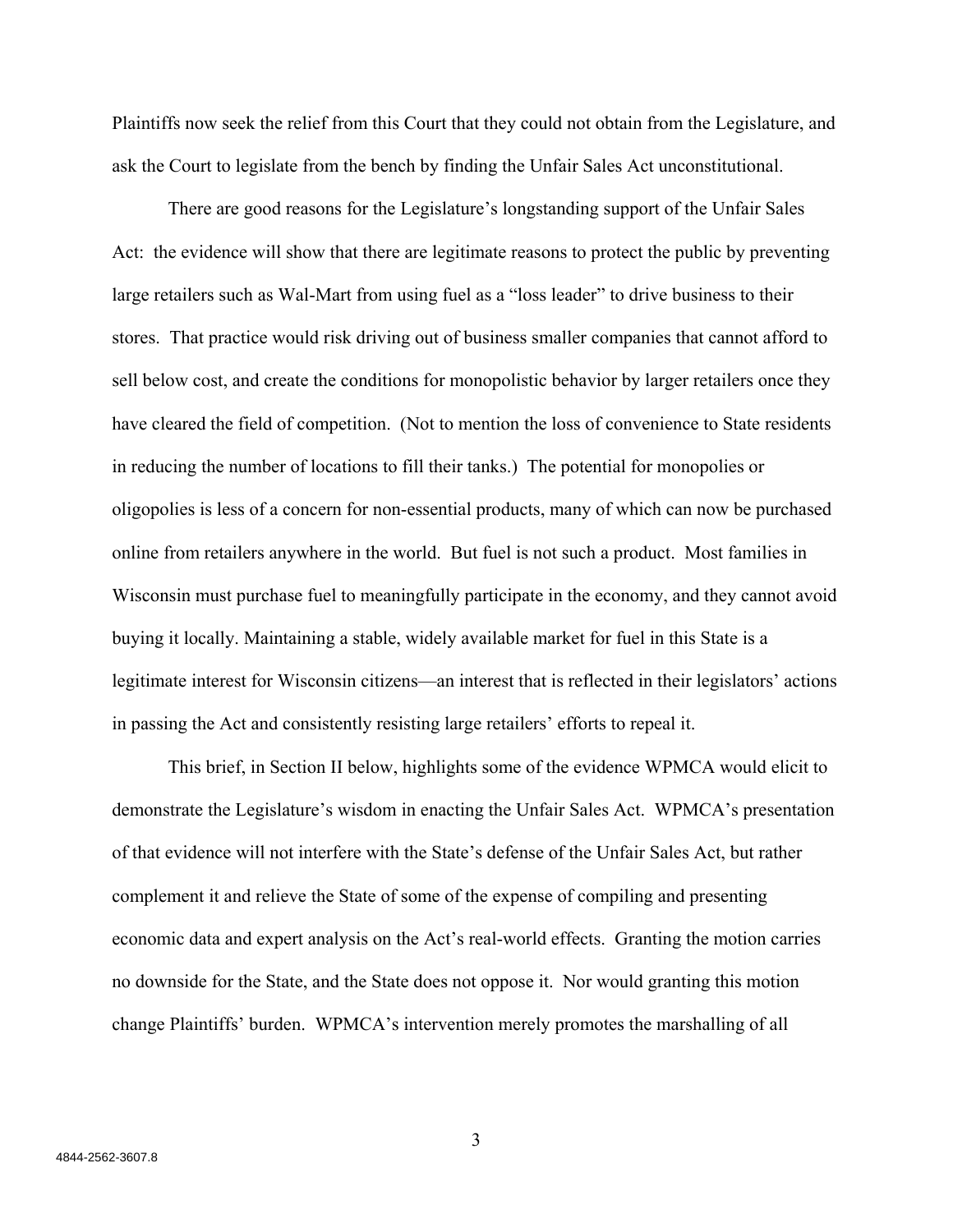evidence relevant to the effects of this important and longstanding law in a manner that is efficient, thorough, and clear for the Court and the parties.

That factual evidence and expert analysis is especially important here, because Plaintiffs' particular constitutional challenge is different—and more far-reaching—than prior attacks on the Unfair Sales Act. Therefore, WPMCA believes it is appropriate at the outset of this brief (and this case) to explain the magnitude of the constitutional issue Plaintiffs have posed: namely, whether the Wisconsin Constitution establishes a fundamental right to "economic" liberty, and thus requires heightened scrutiny of any laws that may infringe upon it. (Compl. ¶¶ 51-57.)

### **I. THE SIGNIFICANT CONSTITUTIONAL QUESTION RAISED IN THIS CASE**

Plaintiffs challenge the Unfair Sales Act as a violation of the substantive due process and equal protection rights established by Article I, Section 1 of the Wisconsin Constitution. (Compl. ¶¶ 51-62.) Under that provision, all laws in this State are presumptively subject to rational basis review, under which legislation will be upheld "unless it is patently arbitrary and bears no rational relationship to a legitimate government interest." *In re Mental Commitment of Christopher S.*, 2016 WI 1, **¶** 35-36, 366 Wis. 2d 1, 878 N.W.2d 109 (internal quotation omitted). Strict scrutiny applies only when the challenged law "discriminates against a suspect class" or "implicates a fundamental right." *Id.* ¶ 36 (internal quotation omitted).

Plaintiffs do not and cannot claim to be members of a suspect class, or that the Unfair Sales Act discriminates against them on that basis. But they do claim that the rights they purport to assert—which they describe as the rights to "earn a living" and "engage in lawful commerce"—are fundamental ones, and therefore strict scrutiny should apply. (Compl. ¶¶ 52, 57.)

That is a seismic, government-altering proposition. If there is a fundamental, individual right to "economic liberty" under the Wisconsin Constitution, then every law or regulation that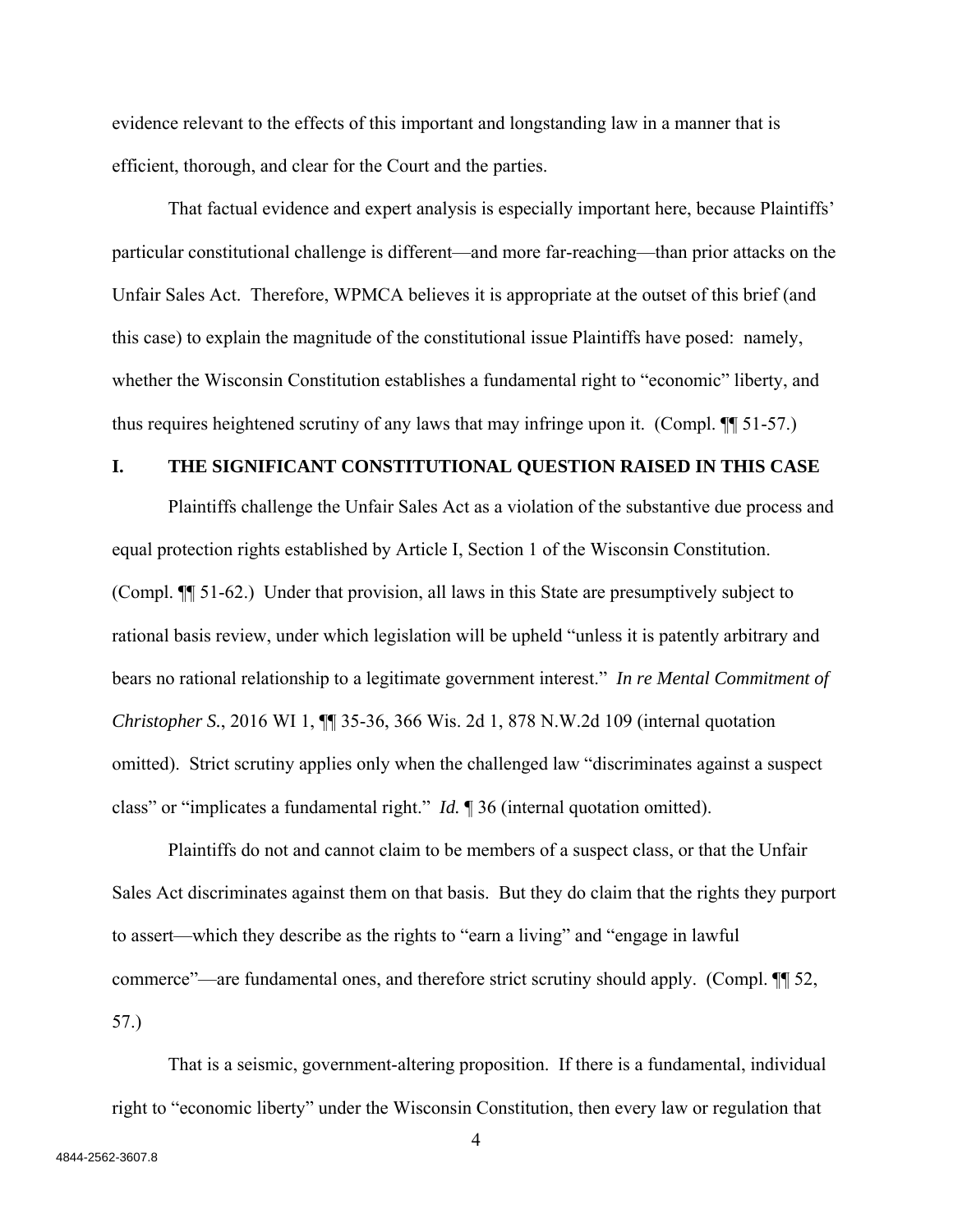arguably regulates economic activity—from zoning maps to environmental regulations to employment law to the Uniform Commercial Code—becomes subject to the same heightened scrutiny that applies to laws infringing freedom of speech or freedom of religion. Assigning that often insurmountable standard to laws affecting purely economic interests, rather than the rational basis review they presently receive, would dramatically limit the power of legislators to regulate commerce in this State and enshrine minimalist economic policy as a matter of constitutional law.

Plaintiffs effectively seek a return to a discredited legal philosophy that has been forcefully rejected by the United States Supreme Court for almost 80 years. Between the mid-19<sup>th</sup> Century and 1937, the Court recognized economic liberty interests as fundamental rights under the Fifth and Fourteenth Amendments, applying strict scrutiny to strike down state laws governing health and safety measures, maximum work hours, minimum wages, a variety of other business regulations, and even zoning ordinances. All of the case authority Plaintiffs cite in support of a "fundamental" right to economic liberty comes from that time period (Compl. 152), which is often referred to as the "*Lochner* era."<sup>4</sup>

The *Lochner* era's "infamous usurpation of legislative power has been relegated to the ash heap of history." *Ferdon v. Wis. Patients Comp. Fund*, 2005 WI 125, ¶ 215 n.254, 284 Wis. 2d 573, 701 N.W.2d 440 (Prosser, J., dissenting). This section explains the context and

<sup>4</sup> That name comes from *Lochner v. New York*, 198 U.S. 45 (1905), a case that struck down health and safety regulations establishing the maximum work hours for employees in New York's baking industry. *Lochner* is a law school casebook staple because the majority opinion (which characterized individual freedom of contract and economic liberty as fundamental constitutional rights) and Justice Holmes' dissent (which characterized economic policy as a matter for legislative determination) framed the Court's debate on this issue in the decades that followed.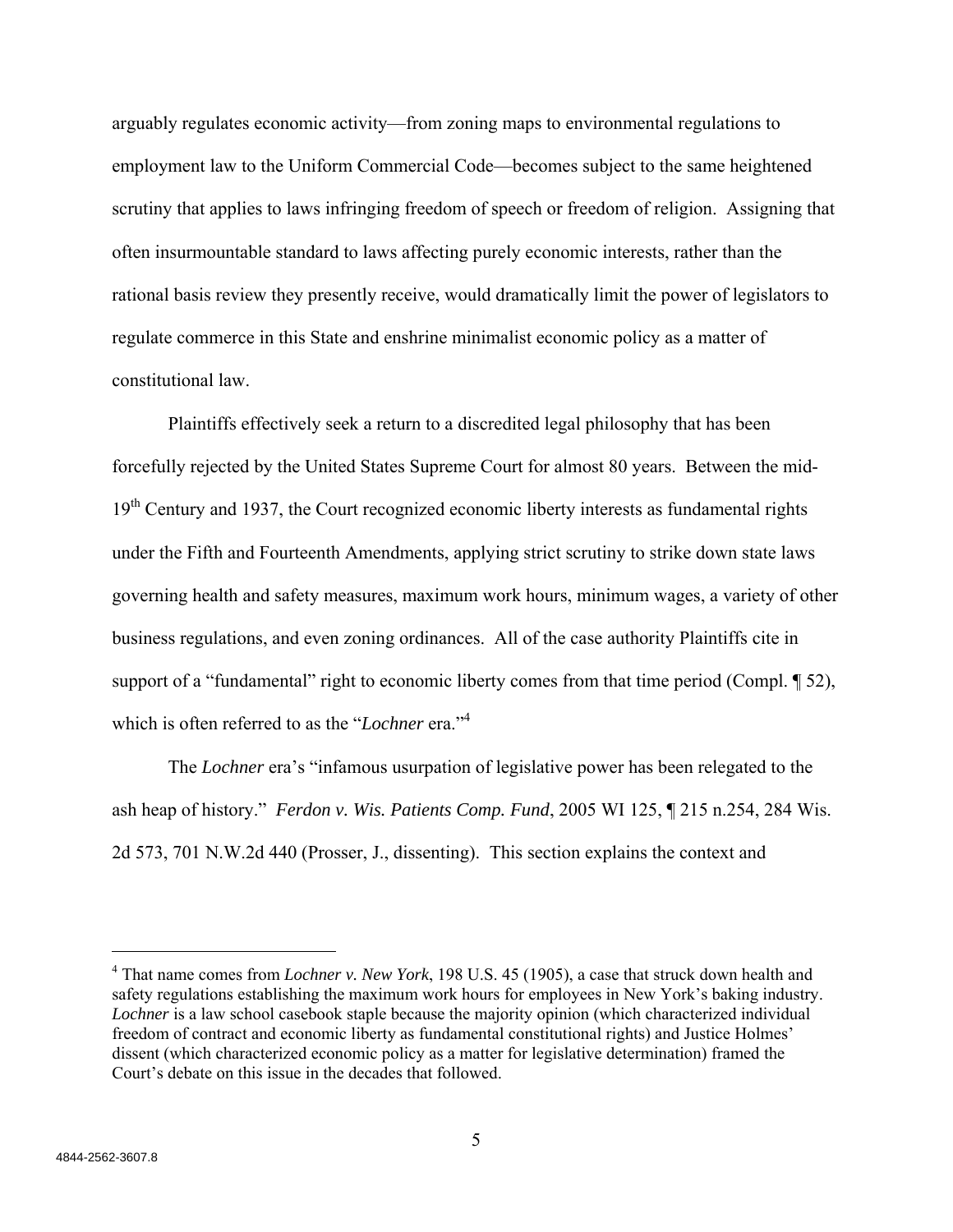consequences of Plaintiffs' proposal to reinstate the long-discredited *Lochner* line of cases in Wisconsin.

#### **A. Plaintiffs Seek to Return to a Long-Discredited Era of Judicial Overreach**

# **1. Unenumerated Liberties and the United States Supreme Court's Role as a "Super-Legislature" During the** *Lochner* **Era**

Both the federal and state constitutions proclaim the rights and blessings of liberty and freedom as their ultimate objectives. U.S. CONST. preamble, amends. V, XIV; WIS. CONST. preamble, art. I  $\S$  1. Both constitutions then proceed to enumerate specific liberties that are protected, such as freedom of speech and religion. *See, e.g.*, U.S. CONST. amend. I; WIS. CONST. art. I §§ 3, 18. Left unanswered, however, is the question of whether judges may recognize constitutional liberties that are not specifically enumerated, but might be implied by the founders' objectives or the nature of our system of government. Whether and what "unenumerated" liberty rights have constitutional protection is the subject of substantive due process.

Those questions of unenumerated liberty rights strike at the core of our constitutional system, because the judicial definition of liberty determines the universe of possible government action. If courts define "liberty" as a purely *individualistic* liberty—the freedom *from* majority will as expressed by legislative and executive action—then courts may strike down virtually any type of law or regulation, because rules (by definition) limit freedom. *See, e.g.*, *Lochner v. New York*, 198 U.S. 45, 57-58 (1905); *Allgeyer v. Louisiana*, 165 U.S. 578, 589 (1897). In contrast, if they define "liberty" as *organized* liberty—the freedom *of* self-government and the right to participate in a majoritarian political process—then courts will defer to legislative judgment, and uphold laws allegedly affecting liberty interests so long as they have some rational basis. *See, e.g.*, *West Coast Hotel Co. v. Parrish*, 300 U.S. 379, 391 (1937) ("the liberty safeguarded" in the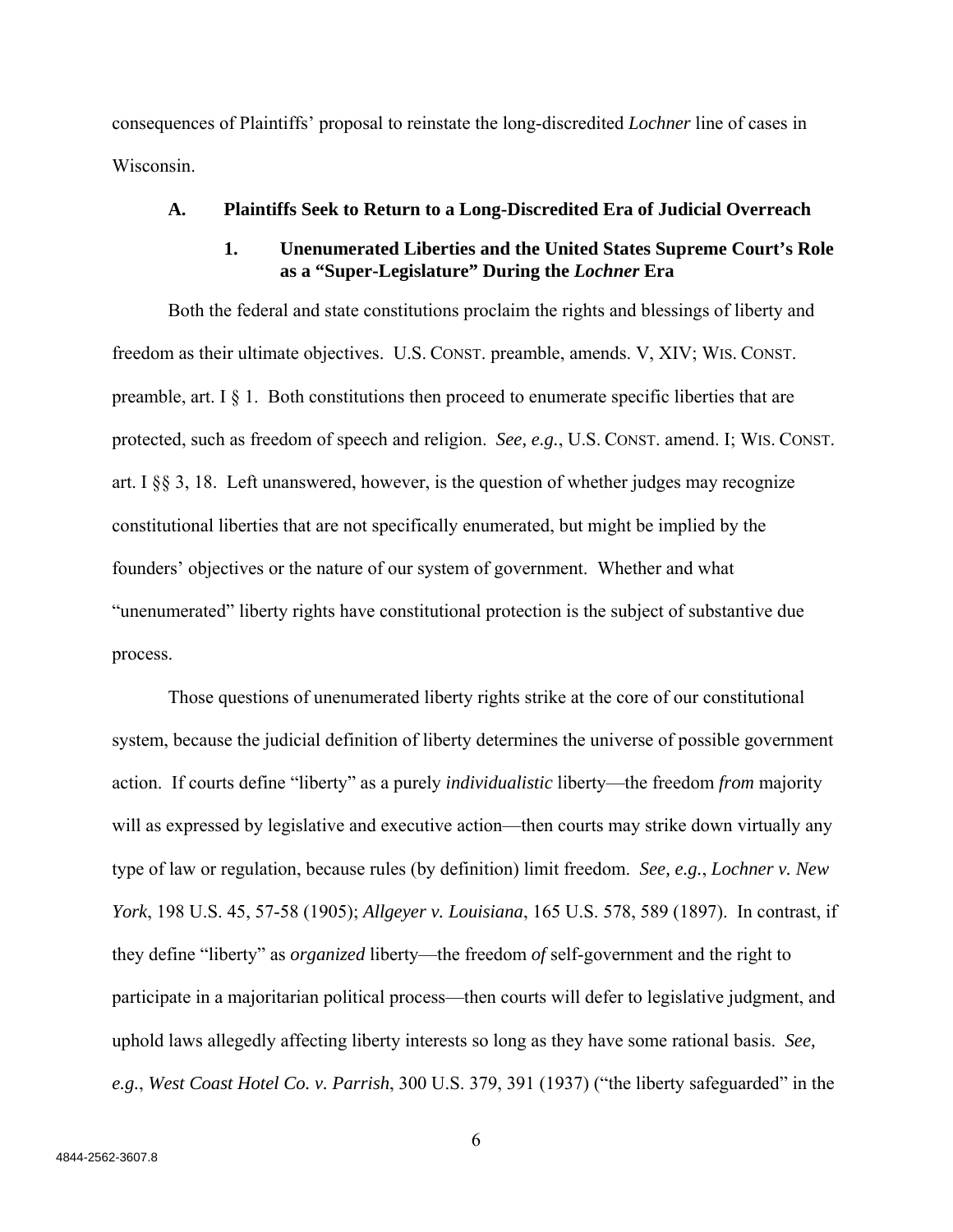Constitution is not liberty *from* government regulation, but rather "liberty *in a social organization* which requires the protection of law" to further the general welfare) (emphasis added). The former view of liberty is sometimes characterized as judicial "activism," the latter judicial "restraint." An "in-between" version, which recognizes as fundamental rights a limited subset of "personal choices central to individual dignity and autonomy," such as marriage and procreation, is the law of the land today. *Obergefell v. Hodges*, 135 S. Ct. 2584, 2597 (2015).

But from the mid-1850s to the late 1930s, the more activist conception of constitutional liberty reigned supreme. Ironically, the Supreme Court's sprawling definition of "liberty" during that era<sup>5</sup> originated in a case upholding the economic rights of slaveholders. "The Court first applied substantive due process to strike down a statute in *Dred Scott v. Sandford*,"<sup>6</sup> 60 U.S. 393 (1857), finding that the Missouri Compromise's prohibition of slavery in northern territories violated slaveholders' economic "liberty" to freely move their "property." *Id.* at 450. That concept of economic liberty—that is, a constitutional right to carry out economic activity free from government regulation—applied to state governments following the 1868 enactment of the Fourteenth Amendment. From *Dred Scott* through the Great Depression, the Court employed heavy skepticism of the alleged purposes of laws affecting businesses and an "absolutist" review of the means to achieve them, in a manner that would now be referred to as strict scrutiny. *Washington v. Glucksberg*, 521 U.S. 702, 761 (1997) (Souter, J., concurring).

 $<sup>5</sup>$  That broad, now-discredited definition of constitutional liberty is almost identical to the one proposed by</sup> Plaintiffs. *Compare Allgeyer*, 165 U.S. at 589 (fundamental liberty includes "the right of the citizen . . . to live and work where he will, . . . to pursue any livelihood or avocation, and for that purpose to enter into all contracts which may be proper, necessary, and essential" to those purposes) *with* Compl. ¶ 52. *See also West Coast Hotel*, 300 U.S. 379 (renouncing the broad, "activist" conception of constitutional liberty).

<sup>6</sup> *Obergefell v. Hodges*, 135 S. Ct. 2584, 2616 (2015) (Roberts, C.J., dissenting).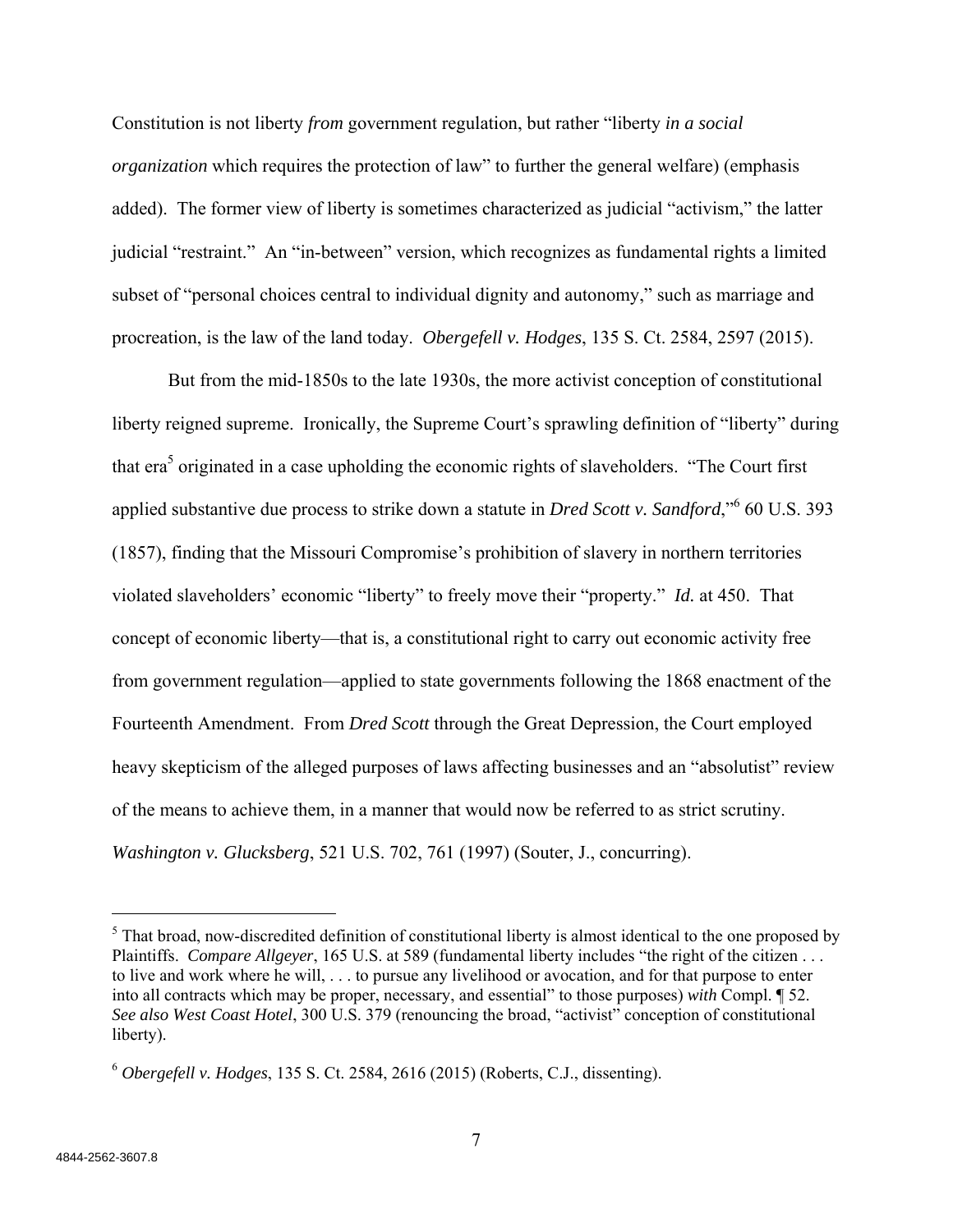By erratically but aggressively applying strict scrutiny to laws regulating economic

activity during that time period, the Court later acknowledged that it had assumed the role of "a

super-legislature" imposing minimalist economic policies that had been rejected by voters and

their representatives. *Ferguson v. Skrupa*, 372 U.S. 726, 729-33. The judicial "super-

legislature" struck down a broad array of properly enacted statutes in that "*Lochner* era," many

of which would look commonplace in our statute books today. For example, the Court in that

era struck down:

● A New York law setting the **maximum work hours** for employees in the baking industry due to workplace health and safety concerns. The Court reviewed the statute under a standard of heightened scrutiny: "the mere assertion that the subject relates though but in a remote degree to the public health does not necessarily render the enactment valid. The act must have a more direct relation" in cases where it "interferes with the general right of an individual to be free in his person and in his power to contract in relation to his own labor." *Lochner v. New York*, 198 U.S. 45, 57-58 (1905).

● A Texas **transportation safety** statute requiring freight train conductors to have at least two years' experience as brakemen or conductors, on the ground that it infringed the constitutional rights of inexperienced but otherwise competent individuals to "earn [a] living" in the occupation of their choice. *Smith v. Texas*, 233 U.S. 630 (1914).

● A District of Columbia law establishing a **minimum wage** for women and children, because it infringed upon their rights "to freely contract" for a lower wage. Such an infringement "can be justified only by the existence of exceptional circumstances." *Adkins v. Children's Hospital of D.C.*, 261 U.S. 525, 559 (1923).

● A Minnesota statute outlawing **price discrimination** in the dairy industry, holding that the "anticipated evil" of predatory pricing with anti-competitive effects could not justify the "interference with freedom of contract." *Fairmont Creamery Co. v. Minnesota*, 274 U.S. 1, 9, 11 (1927).

● A Pennsylvania **pharmacy regulation** statute that required pharmacies to be owned by licensed pharmacists, on the ground that it created "an unreasonable and unnecessary restriction upon private business." *Louis K. Liggett Co. v. Baldridge*, 278 U.S. 105, 113-14 (1928).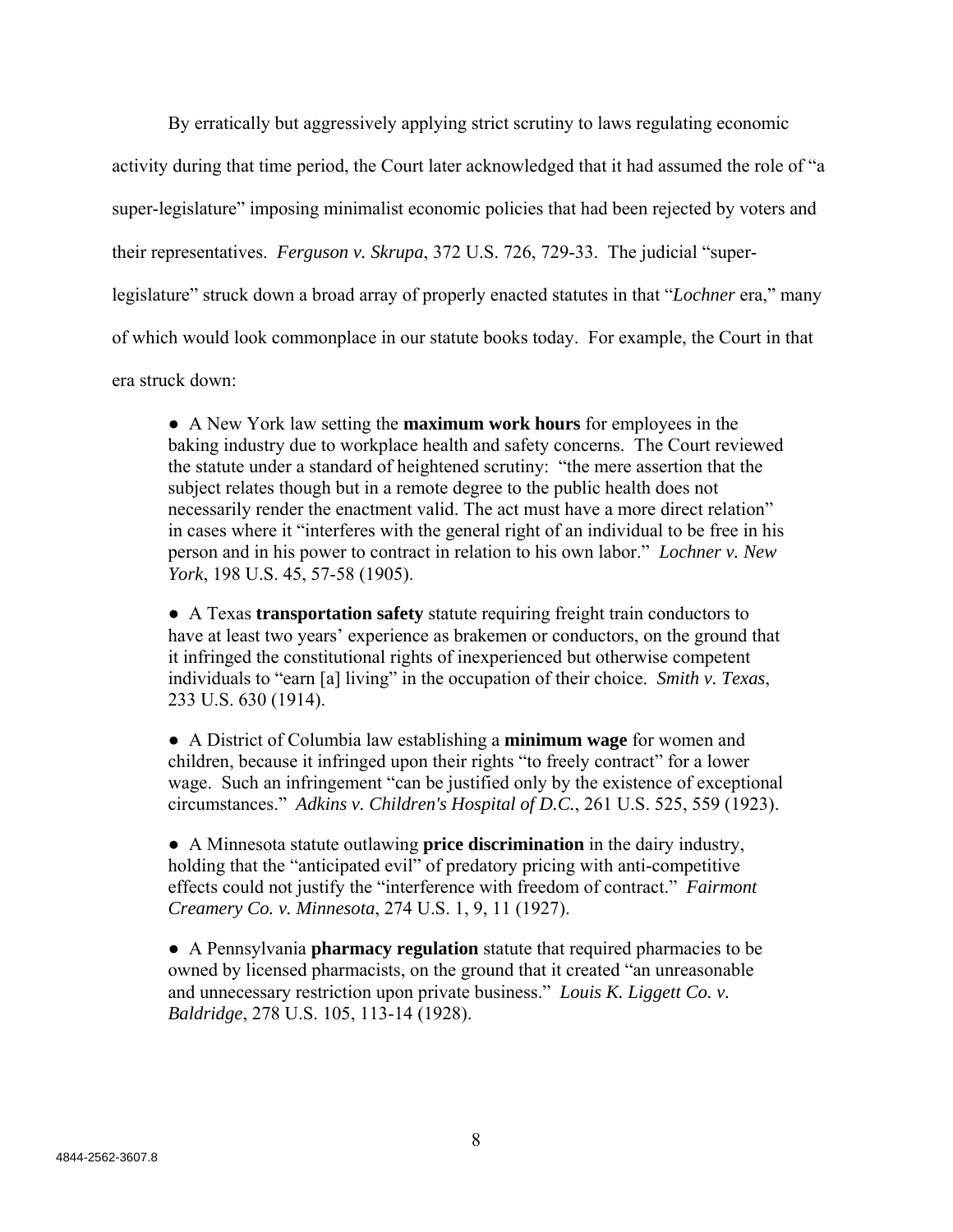These are merely a handful of the nearly  $200^7$  examples of regulations that failed to meet the Court's heightened scrutiny during the *Lochner* era. In all cases, the Court's review was far more demanding—and far less deferential to the legislature—than the rational basis test we know today.

# **2. Wisconsin Supreme Court Decisions During the** *Lochner* **Era**

As it was constitutionally bound to do, the Wisconsin Supreme Court applied the U.S. Supreme Court's heightened scrutiny of economic regulations during the *Lochner* era—at least when those regulations were challenged under the *federal* constitution. But for challenges under Article I, § 1 of the *state* constitution—the only provision Plaintiffs are asserting here—the Wisconsin Supreme Court applied a rational basis standard even during the *Lochner* era.

Plaintiffs' Complaint cites a number of Wisconsin Supreme Court cases from that era (see Complaint  $\P$  52), but only one<sup>8</sup> references WIS. CONST. art. I, § 1—the provision declaring general rights to "life, liberty, and the pursuit of happiness." That one exception is *Zillmer v. Kreutzberg*, 114 Wis. 530, 90 N.W. 1090 (1902), a challenge to a state anti-discrimination statute.

<sup>7</sup> *See Obergefell*, 135 S. Ct. at 2617 (Roberts, C.J., dissenting) ("In the decades after *Lochner*, the Court struck down nearly 200 laws as violations of individual liberty, often over strong dissents contending that the criterion of constitutionality is not whether we believe the law to be for the public good.... Eventually, the Court recognized its error and vowed not to repeat it.") (internal quotation and brackets omitted).

 $8$  The other cases cited in paragraph 52 of Plaintiffs' Complaint relied upon the U.S. Constitution specifically, the Fourteenth Amendment—or unrelated state law. They do not mention Article I, § 1 of the Wisconsin Constitution. *See State v. Benzenberg*, 101 Wis. 172 (1898) (striking down law under the Fourteenth Amendment's equal protection clause); *Taylor v. State*, 35 Wis. 298 (1874) (stating in dicta that there are limits on the state police power—presumably under federal law, because there is no reference to the Wisconsin Constitution); *Maxwell v. Reed*, 7 Wis. 582 (1859) (protecting certain property for seizure by creditors under the debtors' rights provision of art. 1, § 17 of the Wisconsin Constitution, not § 1's "liberty" clause).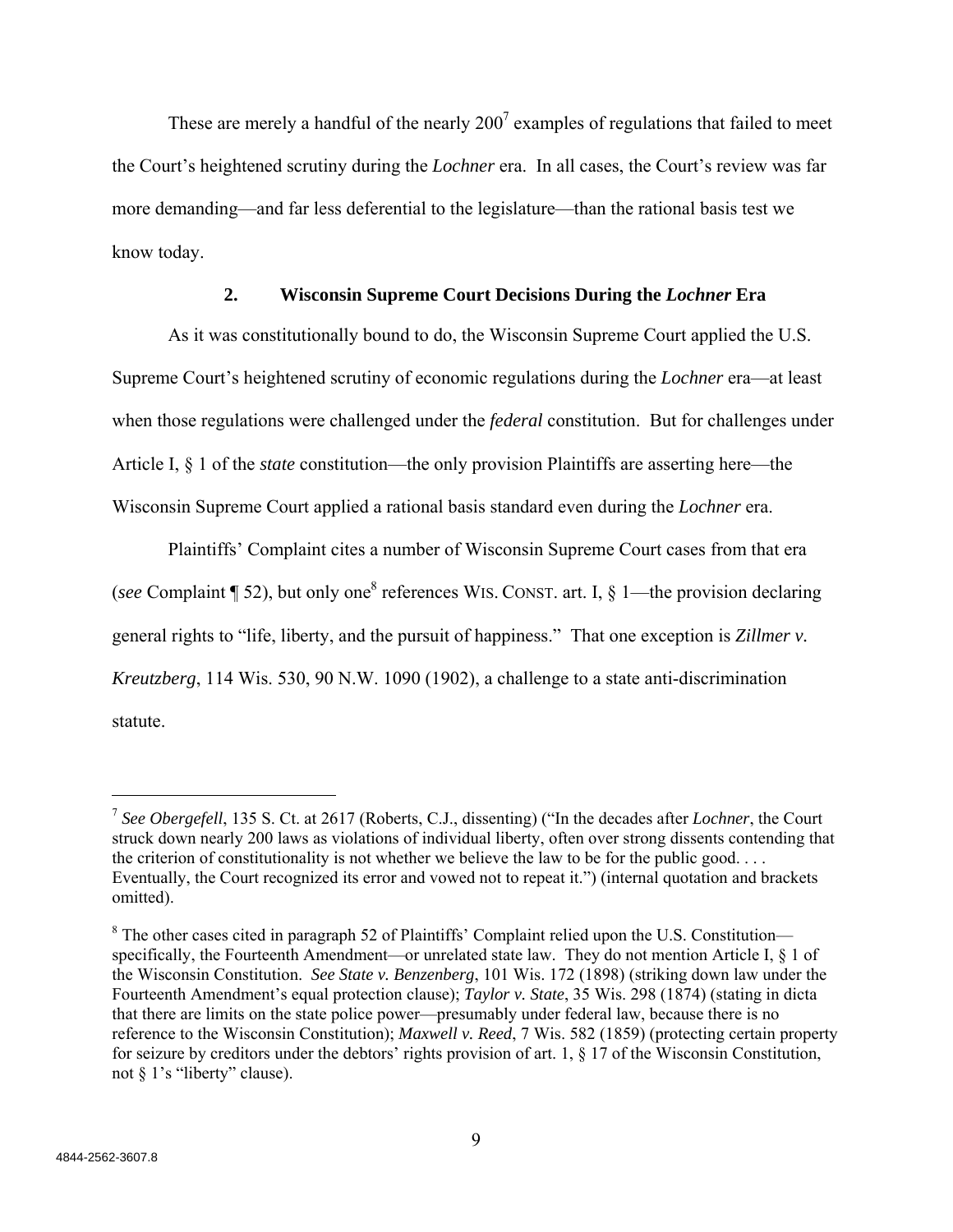In that case, while the Wisconsin Supreme Court accepted the U.S. Supreme Court's *Lochner* era premise that constitutional "liberty" encompassed a right to individual economic liberty, it squarely rejected the idea that economic regulations were therefore subject to strict scrutiny. The Court in *Zillmer* noted that legislation may—and commonly does—intrude upon economic liberties, and that such intrusions do not violate the Wisconsin Constitution so long as there was "the existence of a public need, and at least tendency of the statute to provide therefor." *Id.* at 549. The Court further emphasized that it was applying a deferential rational basis test—*not* a strict scrutiny standard: "In search for such need and purpose we must and do concede to the legislative branch of government *the fullest exercise of discretion within the realm of reason*, and, if a public purpose can be conceived *which might rationally be deemed to justify the act*, the court cannot further weigh the adequacy of the need or the wisdom of the method." *Id.* (emphasis added).

# **3. The 1937 Close of the** *Lochner* **Era, and Its Infamy in the Eight Decades Since**

While economic laws and regulations received rational basis scrutiny under the Wisconsin Constitution, they continued to receive heightened scrutiny under the U.S. Constitution throughout the *Lochner* era. After early New Deal laws were invalidated by the judicial "super-legislature" under the theory of protecting economic liberties, in 1937 President Roosevelt proposed to expand the Court's membership and pack it with appointees more inclined to defer to the other branches of government.

Weeks later, Justice Owen Roberts' "switch in time that saved nine" mooted the threat. His majority opinion in *West Coast Hotel* broke with *Lochner* era cases by declaring that "the liberty safeguarded" in the Constitution is not economic liberty or pure individualism, but rather "liberty *in a social organization* which requires the protection of law" to further the general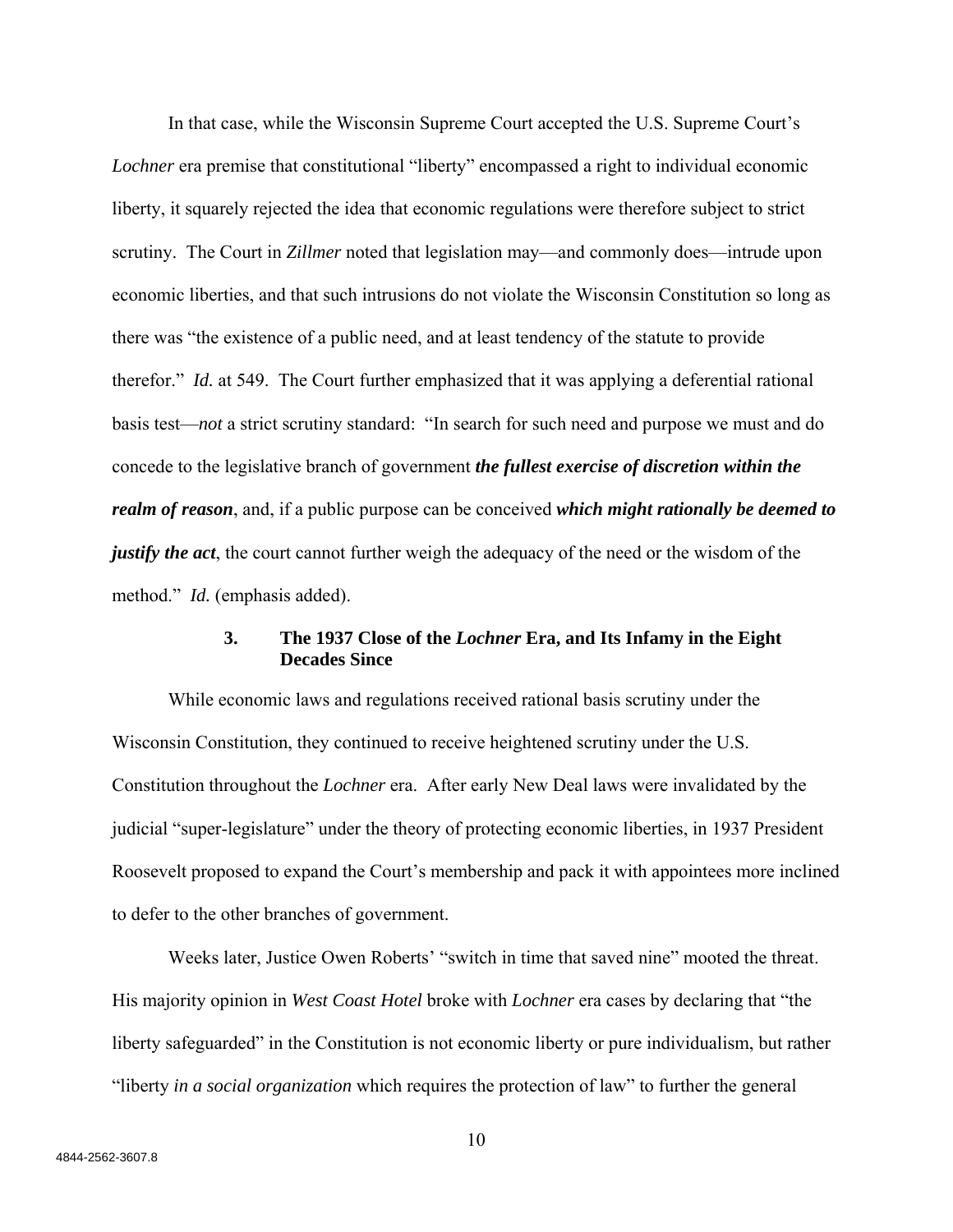welfare. 300 U.S. at 391 (emphasis added). The protection of the public good may include economic regulation, and "regulation which is reasonable in relation to its subject and is adopted in the interests of the community is due process." *Id.*

*West Coast Hotel* left no doubt that "reasonable in relation to its subject" was a highly

deferential standard, in several respects:

Deference to the legislature's perception of a **need** for regulation to address a matter affecting health, morals, welfare, or other subjects of the State's police power, *id.* at 400 ("Their relative need in the presence of the evil, no less than the existence of the evil itself, is a matter for the legislative judgment.");

Deference to the **degree** of legislative response to a perceived need for regulation, *id.* at 400 ("The legislature is free to recognize degrees of harm and it may confine its restrictions to those classes of cases where the need is deemed to be dearest.") (internal quotation omitted); and

Deference to the **wisdom** of the legislature's chosen course of action, *id.* at 399 ("Even if the wisdom of the policy be regarded as debatable and its effects uncertain, still the legislature is entitled to its judgment.").

*West Coast Hotel*'s rational-basis principles were almost identical to those announced by the

Wisconsin Supreme Court 35 years earlier in *Zillmer*, 114 Wis. at 549. Thus, by 1937, the

*Lochner* era of heightened judicial scrutiny for economic regulations was over, regardless of

whether those regulations were challenged under the federal or state constitution.

And that has been the case ever since. Not once since *West Coast Hotel* has the state or the federal Supreme Court applied strict scrutiny when weighing constitutional challenges on the basis of economic liberty. Almost without exception over the past eight decades, jurists of all stripes have referenced the *Lochner* era's judicial imposition of economic policy with derision, finding that it represented the "nadir of competence" for the Court. *Seminole Tribe of Fla. v. Florida*, 517 U.S. 44, 166 (Souter, J., dissenting) (1996). When modern jurists cite "economic liberty" cases from the *Lochner* era, they do so as a lesson of the dangers of judicial policymaking. For example: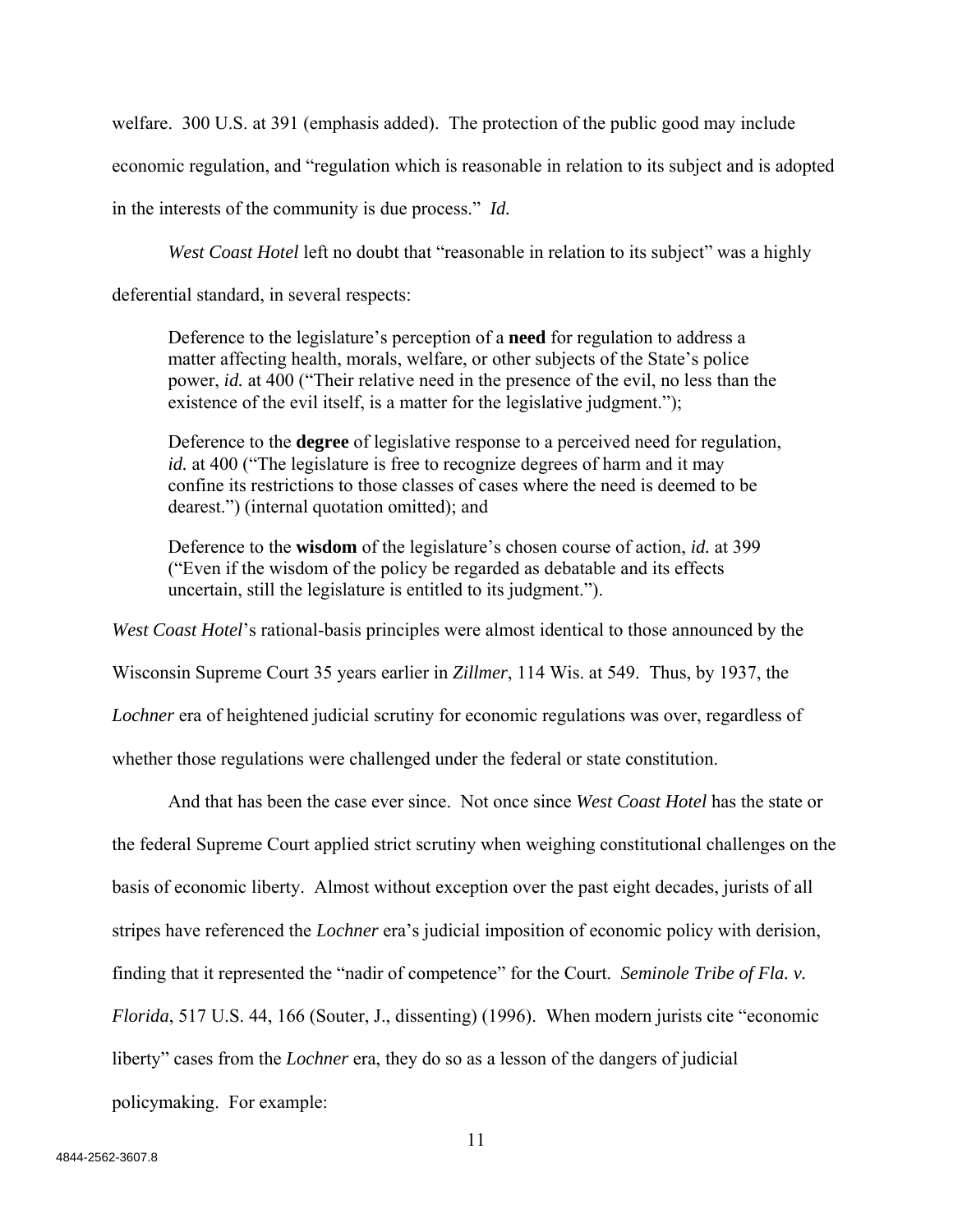**Justice William O. Douglas:** "The liberty of contract argument pressed on us is reminiscent of the philosophy of *Lochner* . . ., and others of that vintage. Our recent decisions make plain that we do not sit as a superlegislature to weigh the wisdom of legislation nor to decide whether the policy which it expresses offends the public welfare." *Day-Brite Lighting, Inc. v. Missouri*, 342 U.S. 421, 423 (1952).

**Justice Hugo Black**: "We refuse to sit as a super-legislature to weigh the wisdom of legislation, and we emphatically refuse to go back to the time when courts used the Due Process Clause to strike down state laws, regulatory of business and industrial conditions, because they may be unwise, improvident, or out of harmony with a particular school of thought. . . . Whether the legislature takes for its textbook Adam Smith, Herbert Spencer, Lord Keynes, or some other is no concern of ours." *Ferguson*, 372 U.S. at 731-32 (internal quotations omitted).

**Justice Antonin Scalia:** The "discredited" *Lochner* decision "sought to impose a particular economic philosophy upon the Constitution." *College Sav. Bank v. Fla. Prepaid Postsecondary Educ. Bd.*, 527 U.S. 666, 690-91 (1999). Since that time, the Court has for decades held "that the 'liberties' protected by the substantive due process clause do not include economic liberties," and rejected arguments that would "propel[] us back to what is referred to (usually deprecatingly) as 'the *Lochner* era.'" *Stop the Beach Renourishment, Inc. v. Fla. Dep't of Env'l Protection*, 560 U.S. 702, 721 (2010).

**Justice Clarence Thomas**: "During the *Lochner* era, a period marked by the use of substantive due process to strike down economic regulations, the Court frequently used the vagueness doctrine to invalidate economic regulations penalizing commercial activity. . . . I find this history unsettling. . . . [W]e as a Court have a bad habit of using indefinite concepts—especially ones rooted in 'due process'—to invalidate democratically enacted laws." *Johnson v. United States*, 135 S. Ct. 2551, 2570, 2572 (2015) (concurring).

**Justice Stephen Breyer:** "No one wants to replay that discredited history" of the *Lochner* era. STEPHEN J. BREYER, ACTIVE LIBERTY: INTERPRETING OUR DEMOCRATIC CONSTITUTION 41 (2005).

**Chief Justice John Roberts**: The "unprincipled tradition of judicial policymaking that characterized discredited decisions such as *Lochner*" is "indefensible as a matter of constitutional law." *Obergefell*, 135 S. Ct. at 2616 (dissenting).

For the past several decades one is hard-pressed to find judicial opinions that describe the

*Lochner* era as anything other than a cautionary tale of judicial usurpation of power from the two

majoritarian branches of government.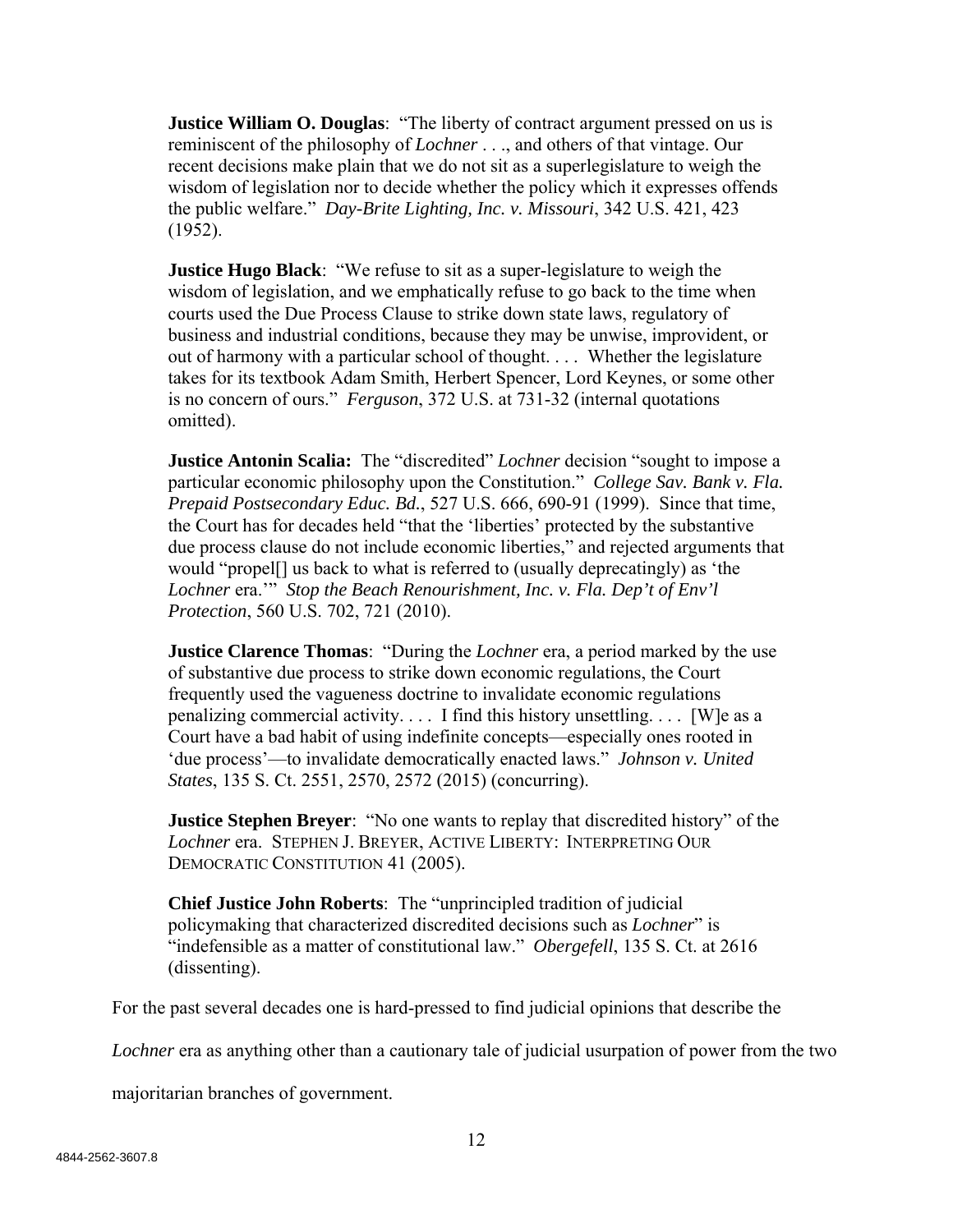# **II. WPMCA MEETS THE FLEXIBLE STANDARDS FOR INTERVENTION, AND INTERVENTION IS APPROPRIATE HERE TO ALLOW WPMCA TO PRESENT EVIDENCE THAT COULD RENDER SIGNIFICANT CONSTITUTIONAL QUESTIONS MOOT**

The outcome of this case has potentially far-reaching consequences that would extend beyond the current parties and could significantly affect the future of Wisconsin law and basic aspects of Wisconsin's current system of government. As a result, it is in the interest of justice that the case be decided on as complete a record as possible and with the participation of parties who will be most directly affected by the outcome. WPMCA is in the best position to provide the Court with evidence necessary for its analysis and to efficiently represent the interests of the thousands of petroleum retailers who will be directly affected by the outcome of this case.

The Wisconsin Statutes provide for both permissive intervention—available in the Court's discretion whenever the movant asserts a "question of law or fact in common" with the case—and timely intervention "of right," which is mandatory upon a showing of certain factors. Wis. Stat.  $\S$  803.09(1, 2). For the reasons set forth below, WPMCA meets the standards for mandatory intervention in this case—and even if it did not, permissive intervention is certainly warranted in this case as a matter of the Court's discretion.

In Wisconsin, a request for intervention "of right" must be granted upon a showing that:

the movant claims an interest relating to the property or transaction which is the subject of the action and the movant is so situated that the disposition of the action may as a practical matter impair or impede the movant's ability to protect that interest, unless the movant's interest is adequately represented by existing parties.

Wis. Stat. § 803.09(1). The factors governing intervention "of right" are flexible: "Courts have no precise formula for determining whether a potential intervenor meets the requirements," and they are instructed to "evaluate the motion to intervene practically, not technically, with an eye toward disposing of lawsuits by involving as many apparently concerned persons as is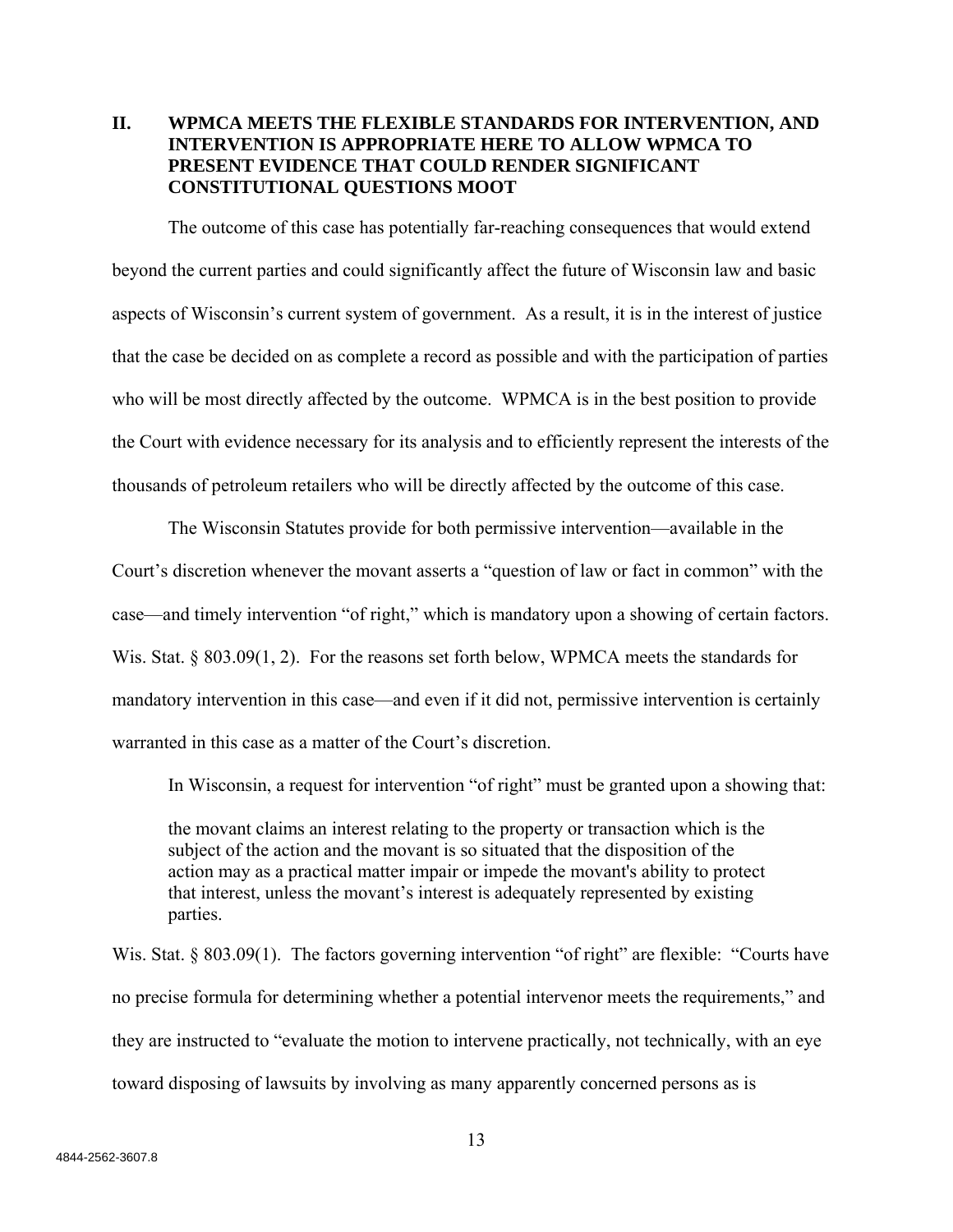compatible with efficiency and due process." *Wolff v. Town of Jamestown*, 229 Wis. 2d 738, 743, 601 N.W.2d 301 (1999).

WPMCA's members—whose business models were built in reliance on the provisions of the Unfair Sales Act—plainly have a "substantial interest" in litigation that seeks to strike them down. *Id.* at 746. If the Act is found unconstitutional, WPMCA members who have relied upon those provisions have no further recourse, and no "ability to protect that interest." Wis. Stat. § 803.09(1).

WPMCA is also uniquely situated to assist the State and the Court to decide Plaintiffs' challenges without the need to reach the significant constitutional questions they raise. WPMCA is the leading trade organization for those businesses that have been regulated by the fuel markup provisions of the Unfair Sales Act for decades. Over that time, WPMCA and its members have accumulated significant evidence demonstrating the wisdom of those provisions, and WPMCA has access to and familiarity with a wealth of relevant economic data and analysis concerning the Act's effects on fuel prices and competition. If permitted to intervene, WPMCA could marshal and clearly present evidence regarding:

- expert analysis addressing the relationship between the Unfair Sales Act's means and its ends;
- evidence rebutting Plaintiffs' erroneous allegation that the Unfair Sales Act has resulted in Wisconsin consumers paying higher prices for gasoline than they would if the Act were repealed, including (1) studies showing that gas prices have increased in states that have overturned minimum markup laws, and (2) studies comparing the average price of gasoline in Wisconsin (or other states with a minimum markup law on gasoline) to states without a minimum markup law;
- studies assessing the "meeting competition" exception in Wis. Stat. § 100.30 and whether retailers, on average, are charging less than the minimum price under the law (average posted terminal price + taxes and fees x 9.18% markup);
- studies discussing the multiple ways that the "meeting competition" exception in Wis. Stat. § 100.30 results in consumers paying lower gasoline prices;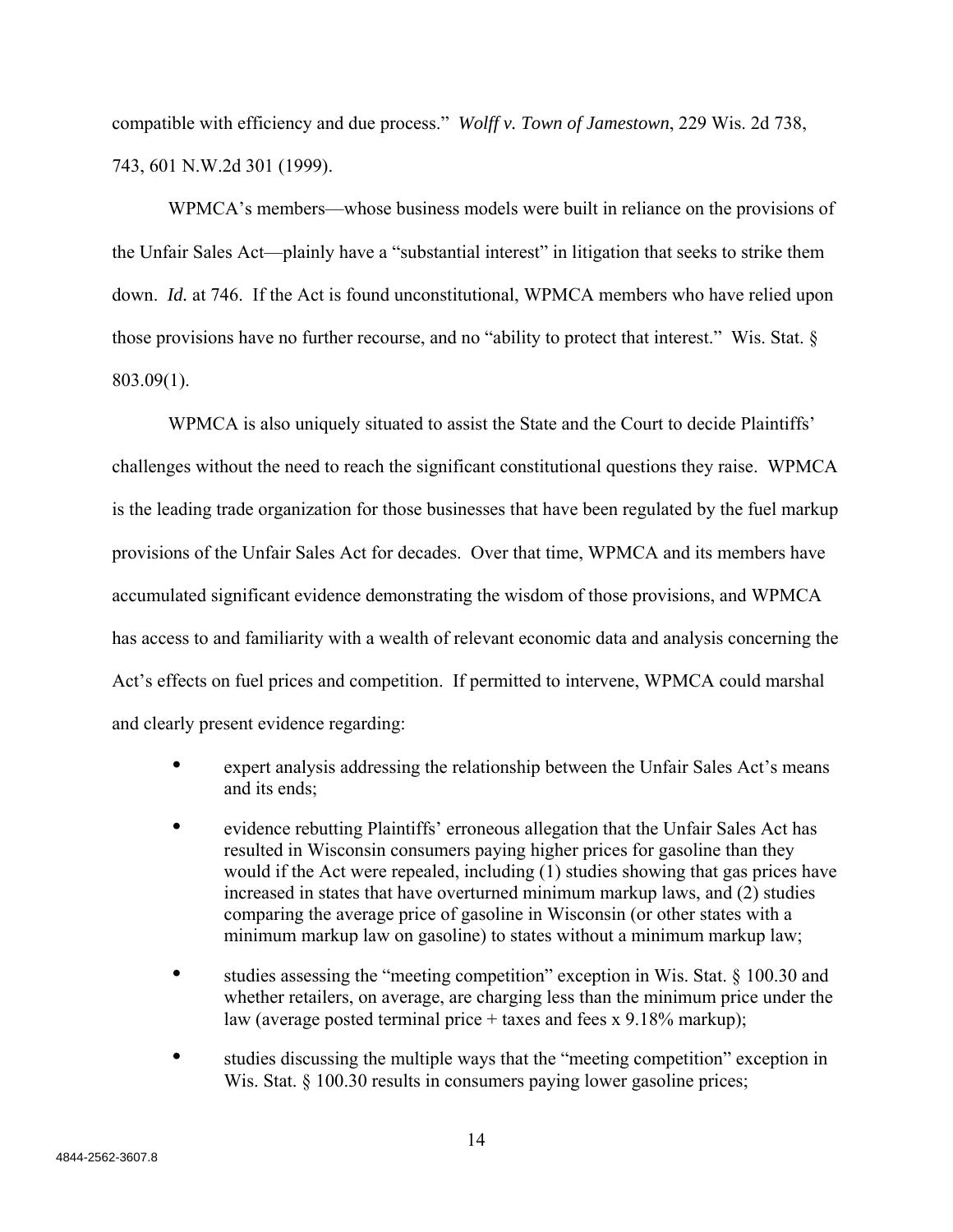- studies assessing whether minimum markup laws affect market structure, specifically in terms of market concentration (number and types of competing firms);
- studies disputing claims that minimum markup laws help prop up smaller, inefficient retailers and whether minimum markup laws positively affect employment rates;
- evidence regarding the law's effect on WPMCA members who own a single operation, and the geographic markets that are reached by these single operators.
- expert analysis of entry barriers for new convenience store operators to enter the market; and
- other real-world measures of the Unfair Sales Act's effects, including how the Act has allowed WPMCA members to maintain operations, how the existence of the Act has been assumed as part of their business model, personal experiences with predatory pricing by competitors, and the harmful consequences to their operations if the Act were to be repealed or ruled unconstitutional.

WPMCA believes that this evidence will demonstrate that the Unfair Sales Act can survive even the heightened scrutiny Plaintiffs propose, thus turning the potentially explosive constitutional question of whether Wisconsin courts should return to the *Lochner* era into an academic one.

WMPCA members' strong interests in upholding the law they have operated under for decades are not necessarily adverse to those of the State, but the intervention statute does not require them to be. *Wolff*, 229 Wis. 2d at 747-48. Wisconsin courts require only a "minimal showing" that a proposed intervenor's particular interests are not already represented, *Wolff*, 229 Wis. 2d at 748, 749-50, and WPMCA's proposed intervention easily clears that low hurdle. WPMCA members have "more at stake" in upholding this particular statute than the State's nonspecific interest in upholding state law generally, *id.* at 749, and WPMCA members' decades of direct experience operating under the law place it "in a better position" than anyone "to provide full ventilation of the legal and factual context of the dispute." *Id.* at 748 (internal quotation omitted). Permitting WPMCA to develop that context will in no way interfere with that task or "unduly complicate" the proceeding. *Wolff*, 229 Wis. 2d at 746. ("The Wolffs have offered no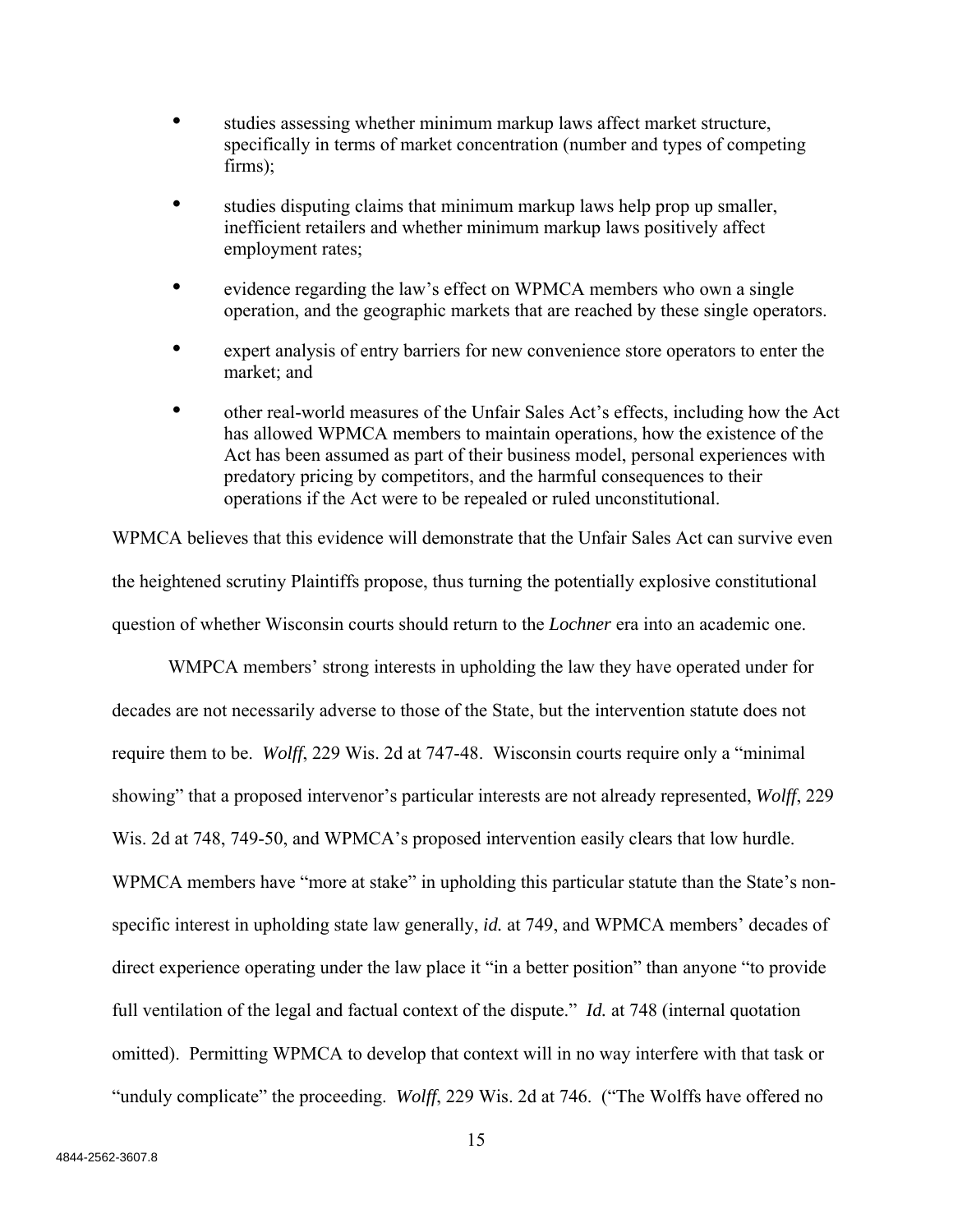reason why the Town's intervention would unduly complicate or delay the resolution of their suit, and we see none."). WPMCA will coordinate with the State to avoid redundancy in the presentation of evidence and arguments, and to ensure that evidence in defense of the Act is presented in a way that is organized, direct, and easy to evaluate for the parties and the Court. Thus, rather than adding inefficiencies or creating distractions from the issues, WPMCA's intervention will only aid the Court and the parties in marshalling the full scope of evidence that should be considered when weighing a new constitutional challenge to a longstanding statute.

### **CONCLUSION**

This Court should have all relevant, highly probative evidence available to it when weighing the significant matter of striking down a duly enacted law that has been relied upon for almost 80 years. WPMCA is better-positioned to channel its data and experience to present a more robust evidence-based defense of the law than any other organization, and WPMCA's evidence of the Unfair Sales Act's real-world effects is substantial. Given the importance of the Act to its members, and the unique ability of WPMCA to provide evidentiary completeness and clarity to meet Plaintiffs' challenges to the Act under any level of constitutional scrutiny, WPMCA respectfully requests that this Court grant its motion to intervene as a matter of right under Wis. Stat.  $\S$  803.09(1), or alternatively as a matter of this Court's discretion pursuant to Wis. Stat. § 803.09(2).